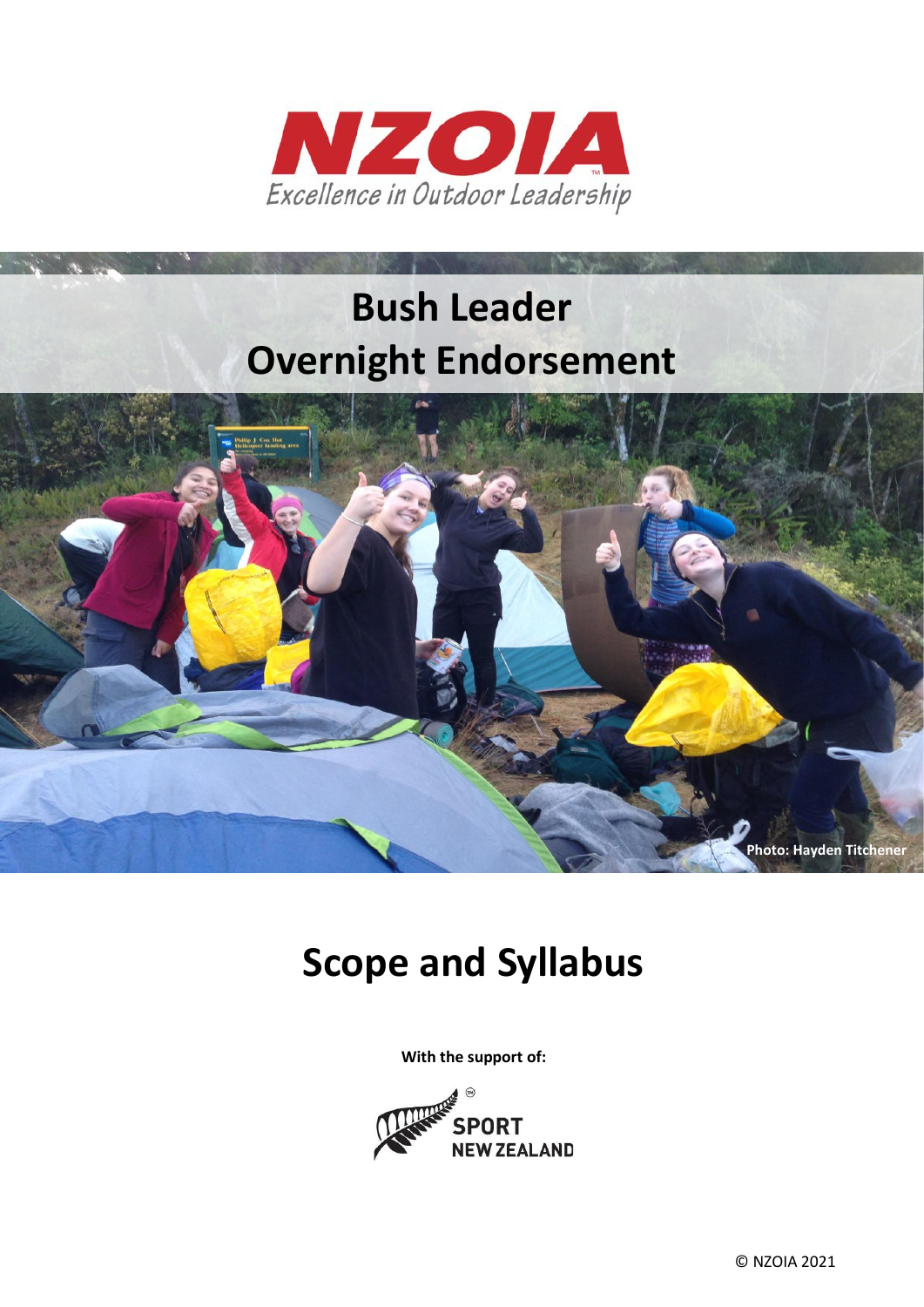## **IANZOIA™ Bush Leader Overnight Endorsement Scope**

#### **Overnight Endorsement Profile**

The NZOIA Overnight Endorsement holder is able to:

- Use a plan to prepare overnight camping or hut experiences
- Lead and manage groups overnight while camping and in back country huts
- Instruct groups in the skills required for a positive overnight experience
- Demonstrate effective safety management

The Bush Leader with an overnight endorsement can work independently without direct supervision, when reliable two-way communication is available for support. They are qualified to operate within an activity specific risk management plan and must be inducted into the area. The qualification does not define the skill set required to write or approve such a plan.

This is a foundation qualification and provides a stepping stone towards NZOIA Bush 1.

#### **Scope**

The holder of this qualification can manage and instruct groups on overnight experiences, below the bushline.

Participants may be sleeping in tents, flies, backcountry huts or rock shelters.

There must be reliable two-way communication available and further support on hand.

Evacuation/escape routes must be identified and able to be implemented.

#### **Prerequisites**

Hold a current NZOIA Bush Leader qualification or be sitting the NZOIA Bush Leader assessment concurrently with the NZOIA Overnight Endorsement.

Be a current Full Member or working under an Affiliated Membership of NZOIA

Be 18 years old or over

Hold a current First Aid Certificate (minimum of 12 hours or 2-day course including some direct contact with course tutors)

Have the following experience as evidence in a logbook:

**Personal experience** – at least 5 nights experience camping in tents/flies/rock shelters and 5 nights sleeping in back country huts

**Instructional experience -** at least 5 nights additional experience as a co-leader or assistant leader overnight camping and in back country huts

The prerequisite experience requirements are minimums, extra days are recommended.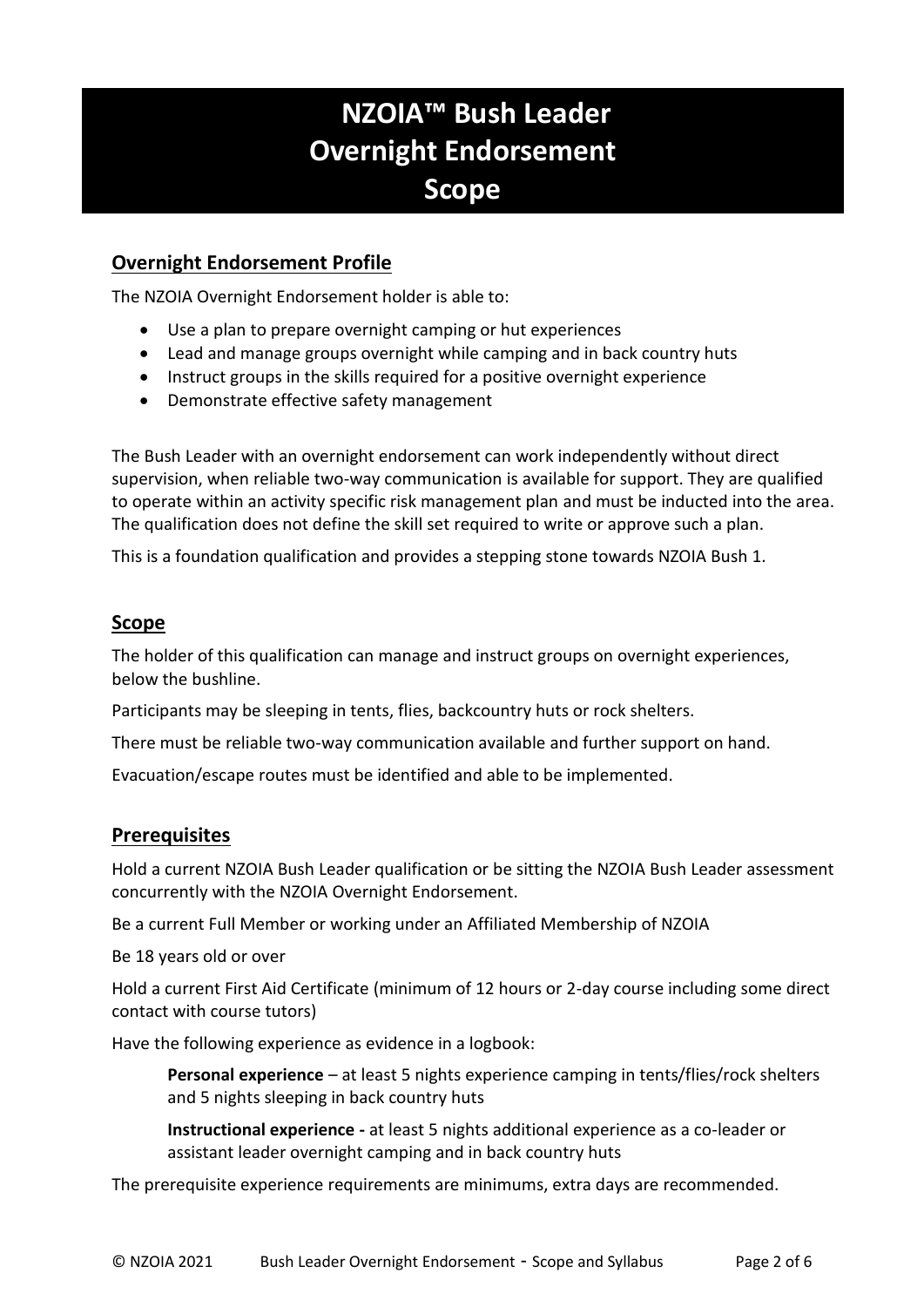#### **Registration and Revalidation**

Registration and revalidation with NZOIA provide proof of currency for NZOIA qualification holders. The Overnight Endorsement will be revalidated while the candidate revalidates their Bush Leader qualification.

#### **Progressing to NZOIA Bush 1**

As the NZOIA Overnight Endorsement holder gains more experience they may progress towards gaining the NZOIA Bush 1 qualification. The steps they would follow include:

- Gaining the experience outlined in the NZOIA Bush 1 prerequisites
- Attending an NZOIA Bush 1 training course
- Working with a NZOIA Bush 1 holder

### **Syllabus**

#### **Assessment Notes**

The syllabus outlines what the content of the assessment will include and gives an idea of what assessment tasks the candidate will be asked to complete. All judgements on how the candidate meets the syllabus must be based on current good practice and industry standards.

Assessors can use two types of direct evidence to judge a candidate's competency:

- Observation of practical tasks
- Questioning and discussion

Assessment will occur on an overnight camping trip, with a group of peers or model clients.

**Endorsement:** As this is an endorsement to the NZOIA Bush Leader qualification, it is expected that the candidate can demonstrate competence in all the criteria within the NZOIA Bush Leader syllabus. If competence is not demonstrated during the assessment, then the result of the endorsement will reflect this. The Assessor will bring this to the attention of the NZOIA Technical Sub Committee who may issue a training pathway or require attendance at a refresher workshop for the Leader qualification to remain current.

#### **Technical Competence and Knowledge**

**1. Demonstrate camping skills and knowledge** *Ka mate kainga tahi, ka ora kainga rua. When one house falls, another will take its place. If one idea fails, bring another to life.* 

The candidate will:

**1.1** Demonstrate understanding of the cultural history, whakapapa (genealogy) and mana whenua (people of the land) of the area, and share relevant pūrākau\* (stories)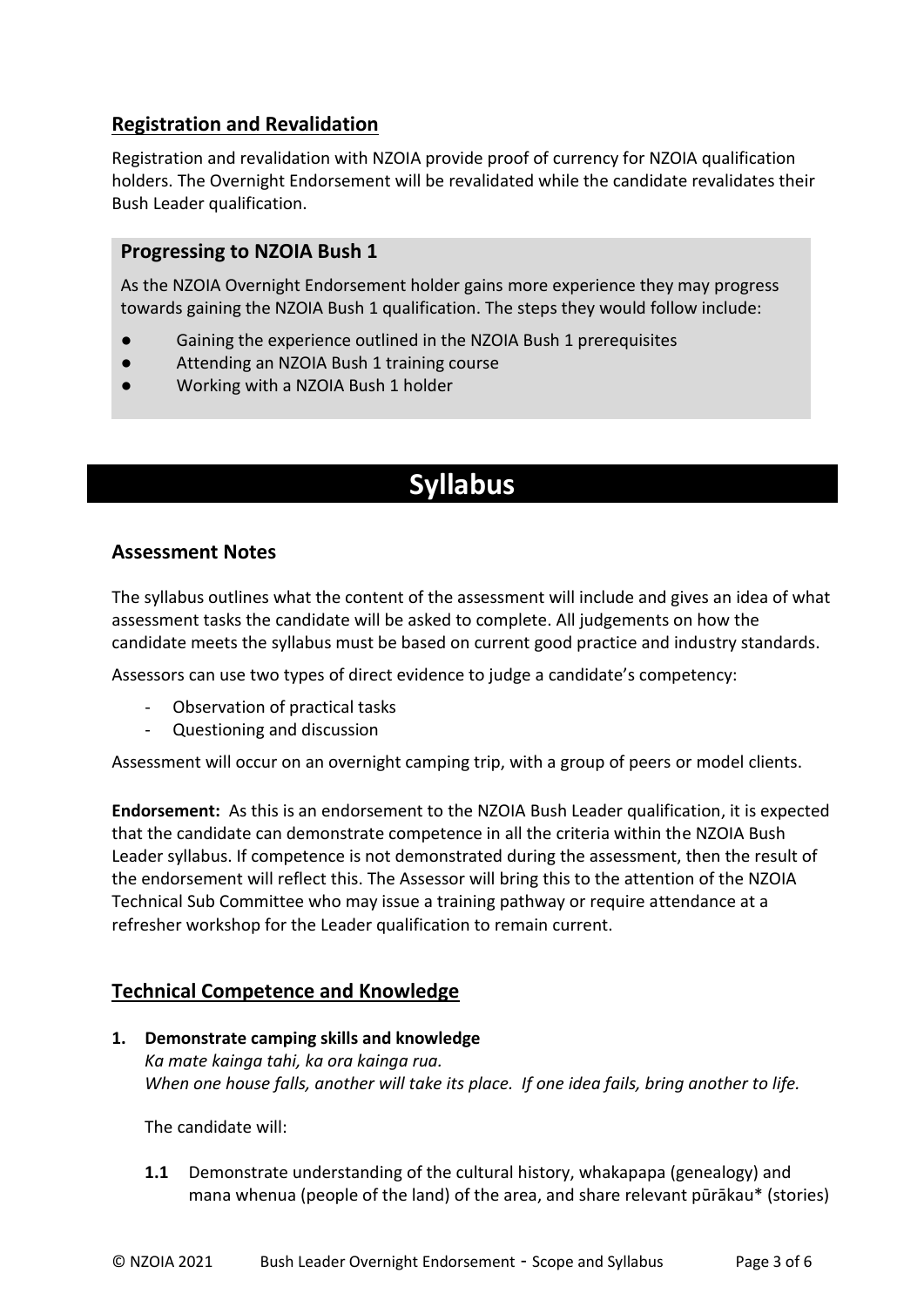- **1.2** Demonstrate selecting a campsite, identifying and managing any hazards present
- **1.3** Demonstrate setting up their own tent or shelter, and describe the advantages and disadvantages of their shelter
- **1.4** Describe the advantages and disadvantages of different camping shelters including but not limited to four season tent, two season tent and fly
- **1.5** Describe the advantages and disadvantages of different types of sleeping bags e.g. down, synthetic, temperature ratings, and sleeping mats e.g. foam, inflatable
- **1.6** Demonstrate safely cooking a nutritious meal on a stove and describe the advantages and disadvantages of their stove
- **1.7** Describe the advantages, disadvantages and safe use of at least two different stove types e.g. solid fuel, gas, methylated spirits and white spirits
- **1.8** Demonstrate and/or describe appropriate hut etiquette

#### *2.* **Role model and promote accepted environmental practices**

*Tiakina te whenua. Whatungarongaro te tangata toitū te whenua. Care for the land. As people disappear, the land remains.*

The candidate will:

- **2.1** Demonstrate and/or describe Te Ao Māori view of environmental practices of kaitiakitanga
- **2.2** Demonstrate and describe choosing a group campsite and individual tent sites that minimise environmental impact
- **2.3** Describe appropriate toileting practices for use at bush campsites including, but not limited to personal catholes, communal trench and menstruation product disposal
- **2.4** Describe good environmental and hygiene practices including but not limited to menstruation, fires, safe drinking water, food waste, cleaning dishes and rubbish disposal
- **2.5** Demonstrate and/or describe the skills required to light a minimal impact fire
- **2.6** Demonstrate and/or describe the responsibilities to land owners, mana whenua and other users e.g. protocols around access, rāhui, seasonal farming practices
- **2.7** Role model and promote the seven principles of Leave No Trace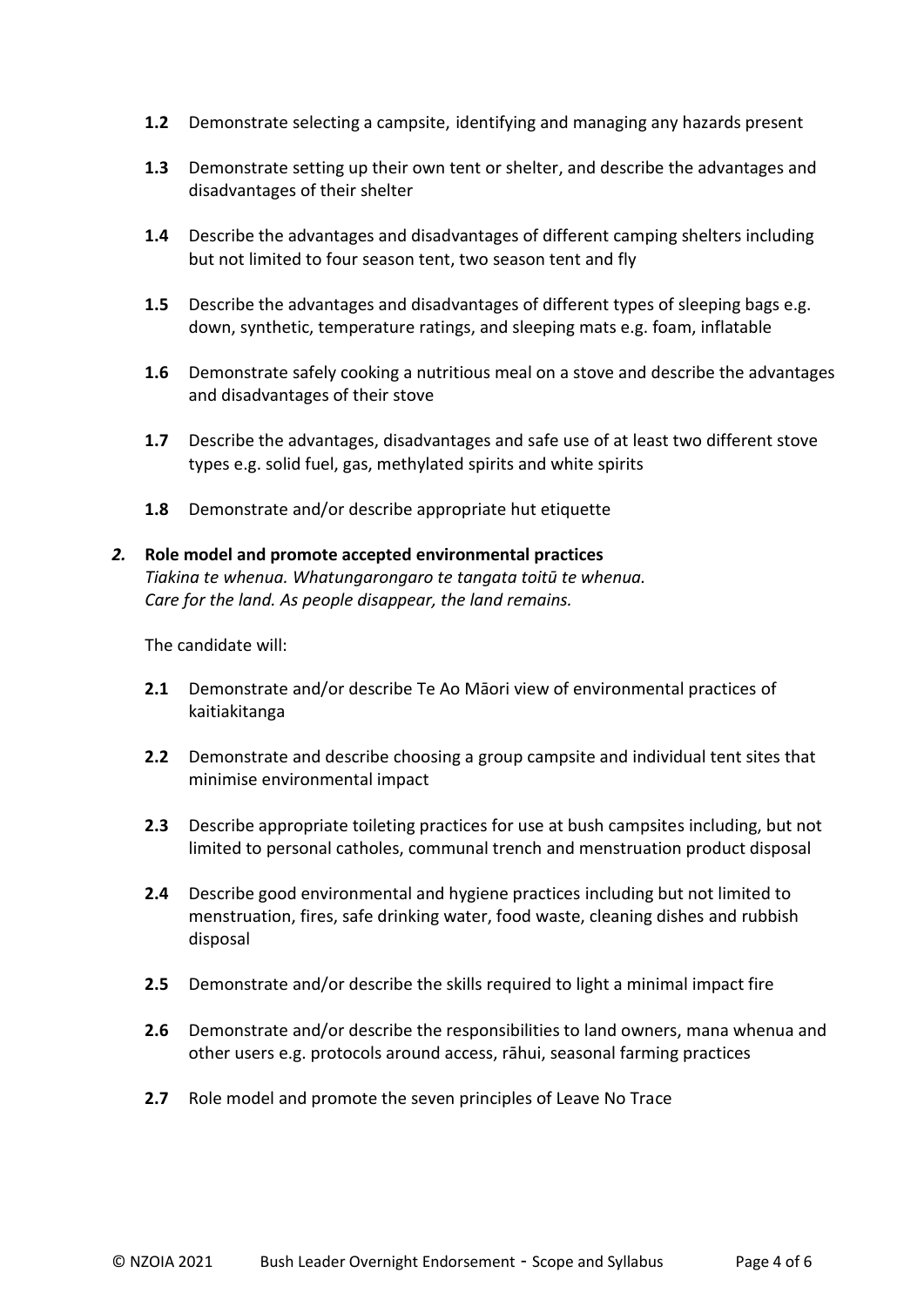#### **3. Demonstrate and apply effective safety management**

*Tiakina te tangata. Care for people.*

The candidate will:

- **3.1** Discuss and/or demonstrate the use of karakia or acknowledgement to set the intention of the day and to bless the day, area and group, showing cultural acknowledgement
- **3.2** Role model kaitiakitanga and manaakitanga for self and group. Take reasonably practicable steps to eliminate or minimise the effect of significant risks for self and others
- **3.3** Demonstrate erecting an emergency shelter using equipment carried for self and group, taking into consideration terrain and weather
- **3.4** Describe fire safety precautions and group management when using fires
- **3.5** Have an appropriate first aid kit, be familiar with its contents and be able to deal with first aid situations as required
- **3.6** Demonstrate the use of, and describe the advantages and limitations of at least two forms of emergency communication e.g. radio, cell phone, satellite messenger, PLB
- **3.7** Demonstrate an awareness of any location specific hazards
- **3.8** Describe actions to take in the event of an accident or illness in the party, and party member being missing
- **3.9** Demonstrate familiarity with the Safety Management Plan they are operating within and describe actions to take if conditions deteriorate